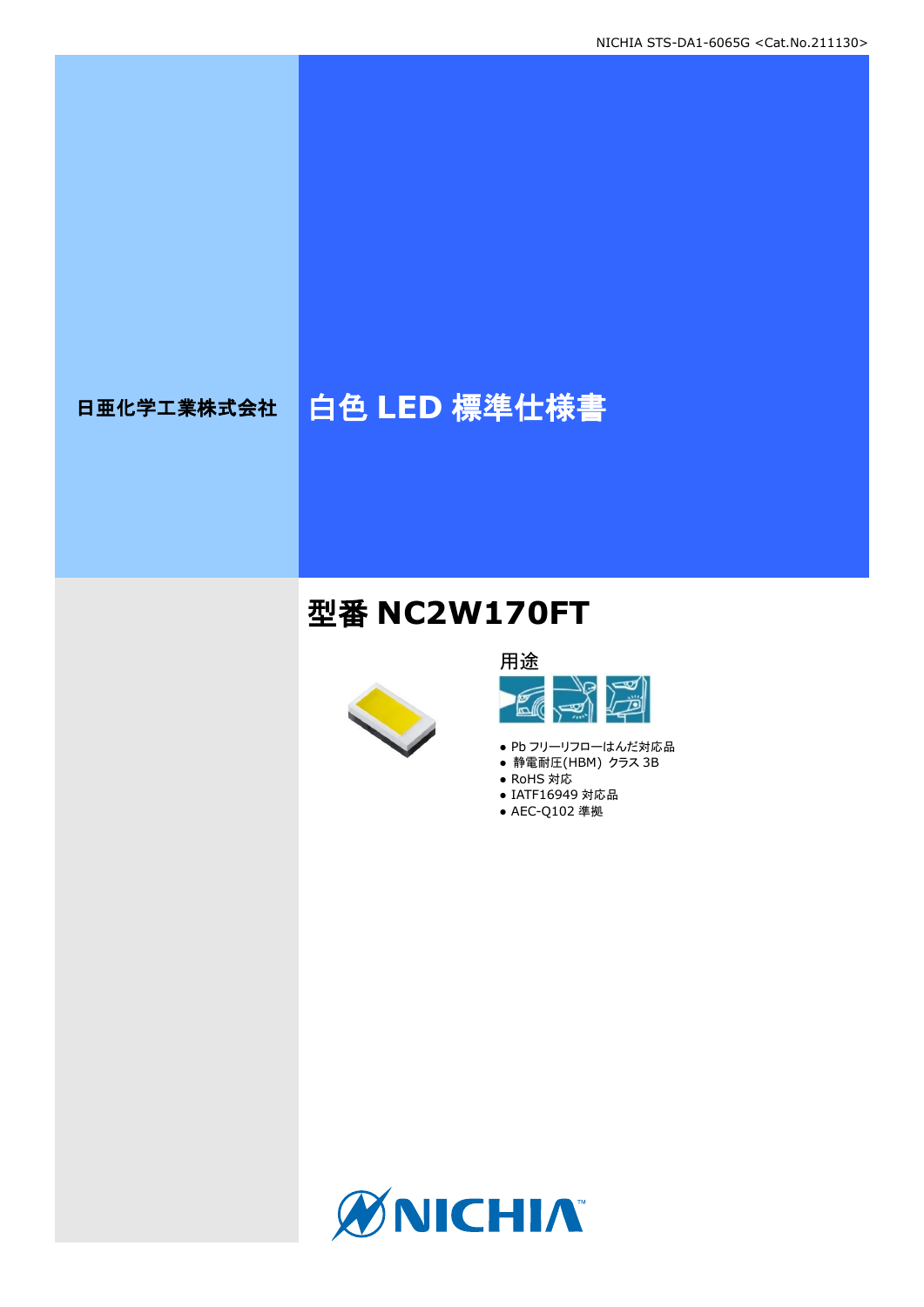### 規格

### (1) 絶対最大定格

| 項目        | 記号                 | 最大定格           | 単位 |
|-----------|--------------------|----------------|----|
| 順電流       | IF                 | 1500           | mA |
| パルス順電流    | $I_{FP}$           | 3000           | mA |
| 静電耐圧(HBM) | <b>VESD</b>        | 8              | kV |
| 逆方向許容電流   | $I_{R}$            | 85             | mA |
| 許容損失      | $P_D$              | 11.1           | W  |
| 動作温度      | $T_{\mathsf{opr}}$ | $-40 \sim 125$ | °C |
| 保存温度      | $T_{sta}$          | $-40 \sim 125$ | °C |
| ジャンクション温度 | Т١                 | 150            | °C |

\* TJ=25°C での値です。

\* 静電耐圧(HBM)は ANSI/ESDA/JEDEC JS-001 のクラス 3B です。

\* 動作温度ははんだ接合部温度(TS)での値です。

#### (2) 特性

| 項目   |   | 条件<br>記号             |                | 標準     | 最大  | 単位   |
|------|---|----------------------|----------------|--------|-----|------|
| 順電圧  |   | VF                   | $I_F = 1000mA$ | 6.6    |     |      |
| 光束   |   | $\Phi_{\rm v}$       | $I_F = 1000mA$ | 820    |     | lm   |
|      | X |                      | $I_F = 1000mA$ | 0.3292 |     |      |
| 色度座標 |   | ۰                    | $I_F = 1000mA$ | 0.3439 |     | -    |
|      |   | $R_{\theta}$ JS_real |                | 2.0    | 2.4 |      |
| 熱抵抗  |   | Rejs el              |                | 1.3    | 1.6 | °C/W |

\* TJ=25°C での値です。順電圧、光束、色度座標は、パルス幅 0.05msec、デューティー比 1%の連続矩形波により測定しています。

\* 光束は、CIE 127:2007 に準拠した国家標準校正値と整合をとっています。

\* 色度座標は、CIE 1931 色度図に基づくものとします。

\* 熱抵抗 RθJS\_realは電力変換効率(ηe=38%)を考慮した値です。JESD51 をご参照ください。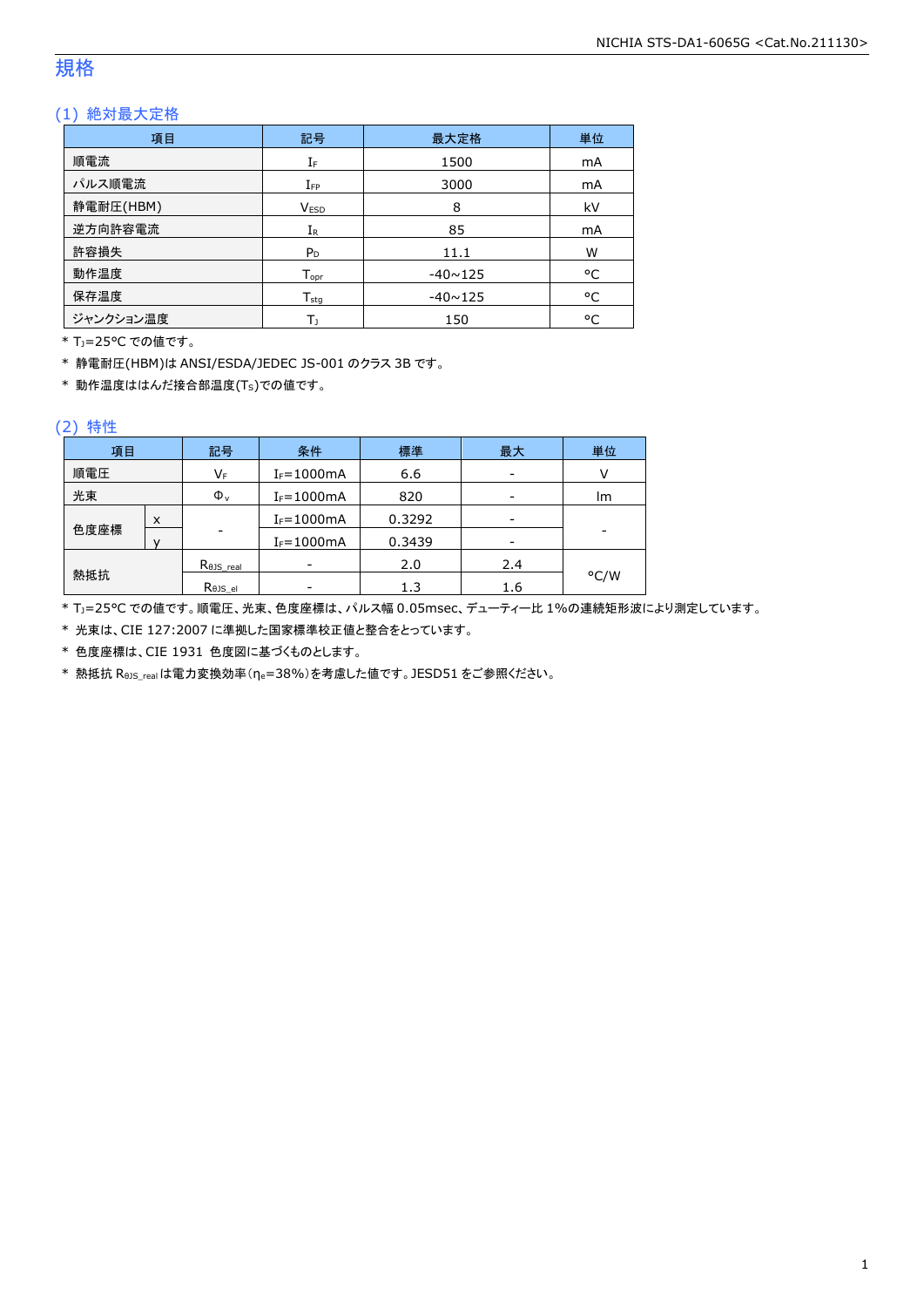## ランク分け

| 項目          |        | ランク  | 最小  | 最大  | 単位 |
|-------------|--------|------|-----|-----|----|
| 順電圧         |        |      | 6   | 7   | ٧  |
|             |        | M850 | 850 | 900 |    |
| asw60, sw57 | M800   | 800  | 850 |     |    |
|             | D760f2 | 760  | 800 |     |    |
| 光束          |        | M800 | 800 | 850 | Im |
|             | sw65ba | M750 | 750 | 800 |    |
|             |        | D730 | 730 | 750 |    |

#### 色度範囲

|   | ランク asw60 |        |        |        |  |  |
|---|-----------|--------|--------|--------|--|--|
| x | 0.3163    | 0.3138 | 0.3296 | 0.3300 |  |  |
|   | 0.3181    | 0.3381 | 0.3526 | 0.3308 |  |  |

|   |        | ランク asw60 |        |        |  | ランク sw57 |        |        |        |
|---|--------|-----------|--------|--------|--|----------|--------|--------|--------|
| x | 0.3163 | 0.3138    | 0.3296 | 0.3300 |  | 0.3221   | 0.3207 | 0.3376 | 0.3366 |
|   | 0.3181 | 0.3381    | 0.3526 | 0.3308 |  | 0.3261   | 0.3462 | 0.3616 | 0.3369 |

|   | ランク sw65ba |        |        |        |  |  |
|---|------------|--------|--------|--------|--|--|
| x | 0.3100     | 0.3065 | 0.3218 | 0.3232 |  |  |
|   | 0.2928     | 0.3145 | 0.3304 | 0.3095 |  |  |

\* TJ=25°C での値です。パルス幅 0.05msec、デューティー比 1%の連続矩形波により測定しています。

\* 順電圧は±0.07V の公差があります。

\* 光束は±5%の公差があります。

\* 色度は±0.003 の公差があります。

\* 1 注文単位に対して上記のランクを納入します。又、その納入比率は問わないものとします。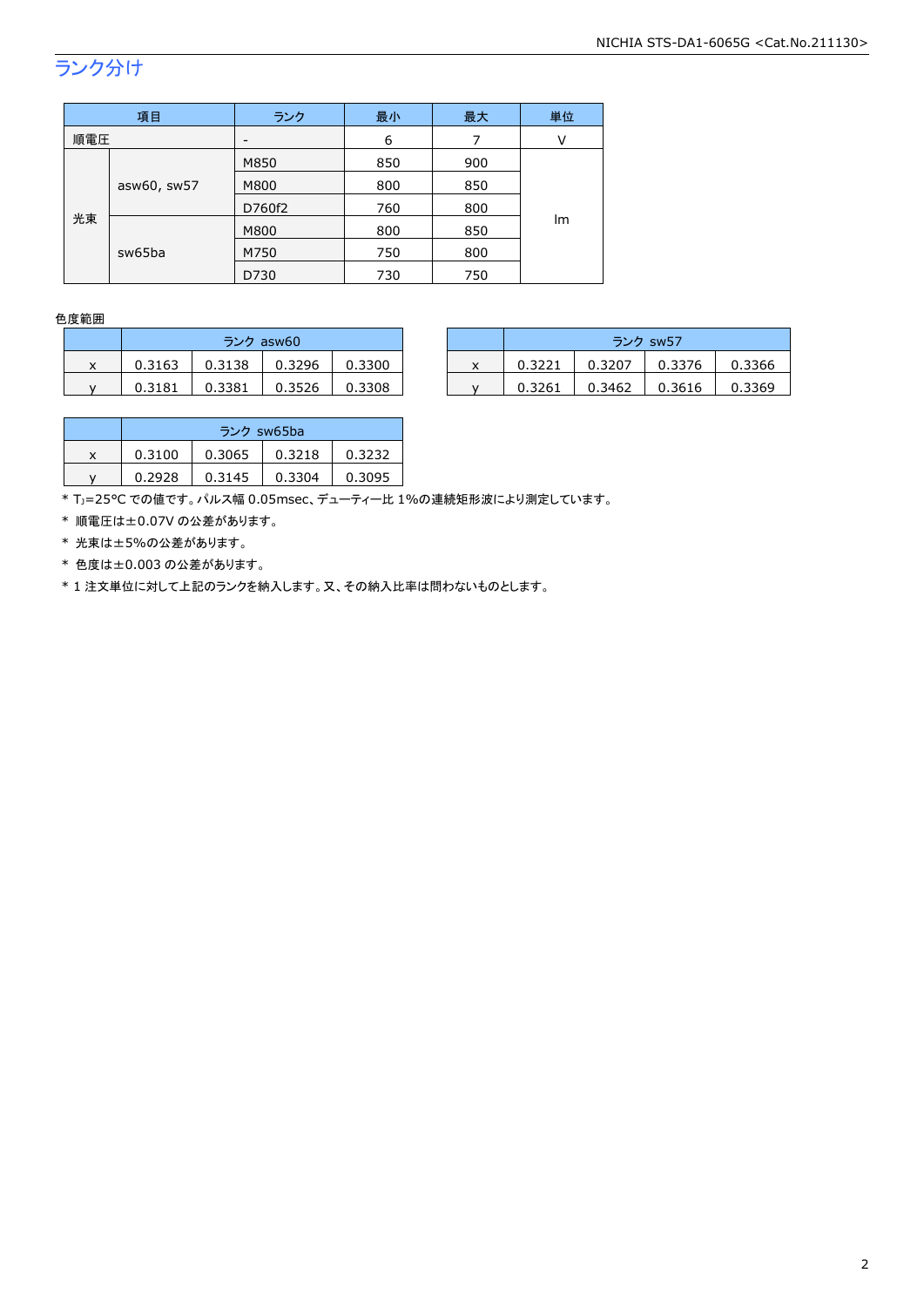色度図

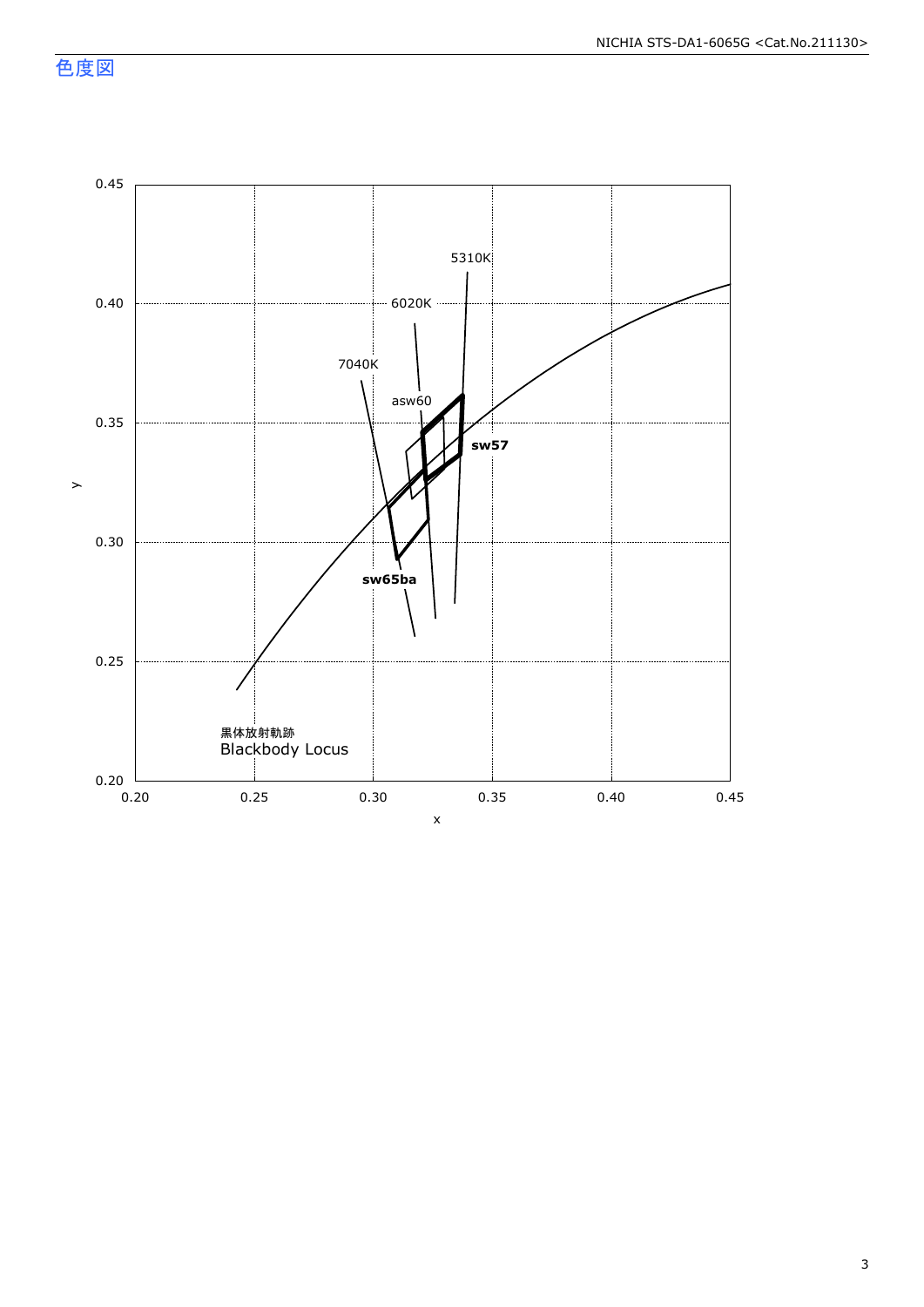### 外形寸法

Part No. NC2W170x

No. STS-DA7-13586C<br>(単位 Unit: mm, 公差 Tolerance: ±0.05)







| 項目 Item                                    | 内容 Description                        |
|--------------------------------------------|---------------------------------------|
| パッケージ材質<br>Package Materials               | セラミックス<br>Ceramics                    |
| 蛍光体板材質<br>Phosphor sheet<br>Materials      | 蛍光体セラミックス<br><b>Phosphor Ceramics</b> |
| 封止樹脂材質<br>Encapsulating Resin<br>Materials | シリコーン樹脂<br>Silicone Resin             |
| 電極材質<br>Electrodes Materials               | 金メッキ<br>Au-plated                     |
| 質量<br>Weight                               | 0.011q(TYP)                           |

\* バリは寸法に含まないものとします。

Dimensions do not include mold flash.

The height of LED package is from the bottom of back electrode to the surface of emitting area. \* 製品高さは、裏面電極から発光エリアまでの寸法です。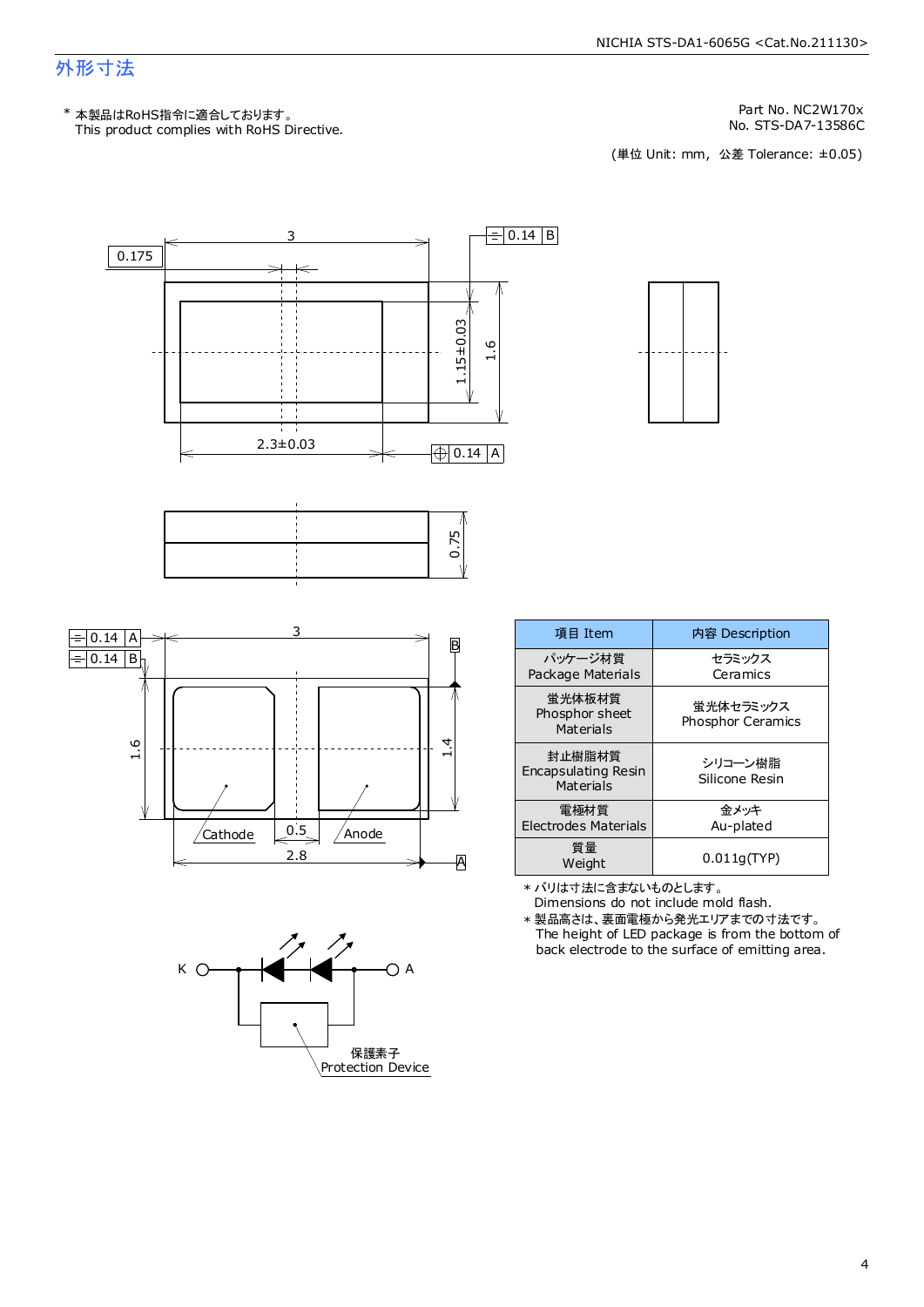### はんだ付け

● リフロー条件(Pb フリーはんだ使用時)



● 推奨取り付けパターン ● 推奨メタルマスク開口パターン





(単位 Unit: mm)

- \* 本製品は、リフロー対応品です。ディップはんだ、手はんだについては保証できません。
- \* リフローはんだは 2 回までとして下さい。
- \* ご使用のはんだ推奨条件を基にリフロープロファイルを設定して下さい。
- \* ピーク温度からの冷却温度勾配が緩やかになるように配慮して、急冷却を避けて下さい。
- \* 大気リフローの場合、リフロー時の熱や雰囲気の影響により、光学的劣化を起こすことがあります。リフローに際しては、窒素リフローを推奨します。
- \* 本製品は、発光面にセラミックスを用いているため、過度な力が加わると傷、欠け、割れ、製品の変形、断線や信頼性に影響を及ぼす恐れがあります。 推奨実装条件:

専用ノズルを推奨します。(下図ノズル図面参照)

ノズル接触部:

蛍光体板の中心。(以下の右から 2 番目の図参照)



 上図のように蛍光体板端を吸着すると欠け、割れ発生の原因となります。 実装圧力 3.5N/m㎡以下 ※但し、最大荷重 5N 以下 吸引圧力 8N/c ㎡以下(0.8kgf/c ㎡以下)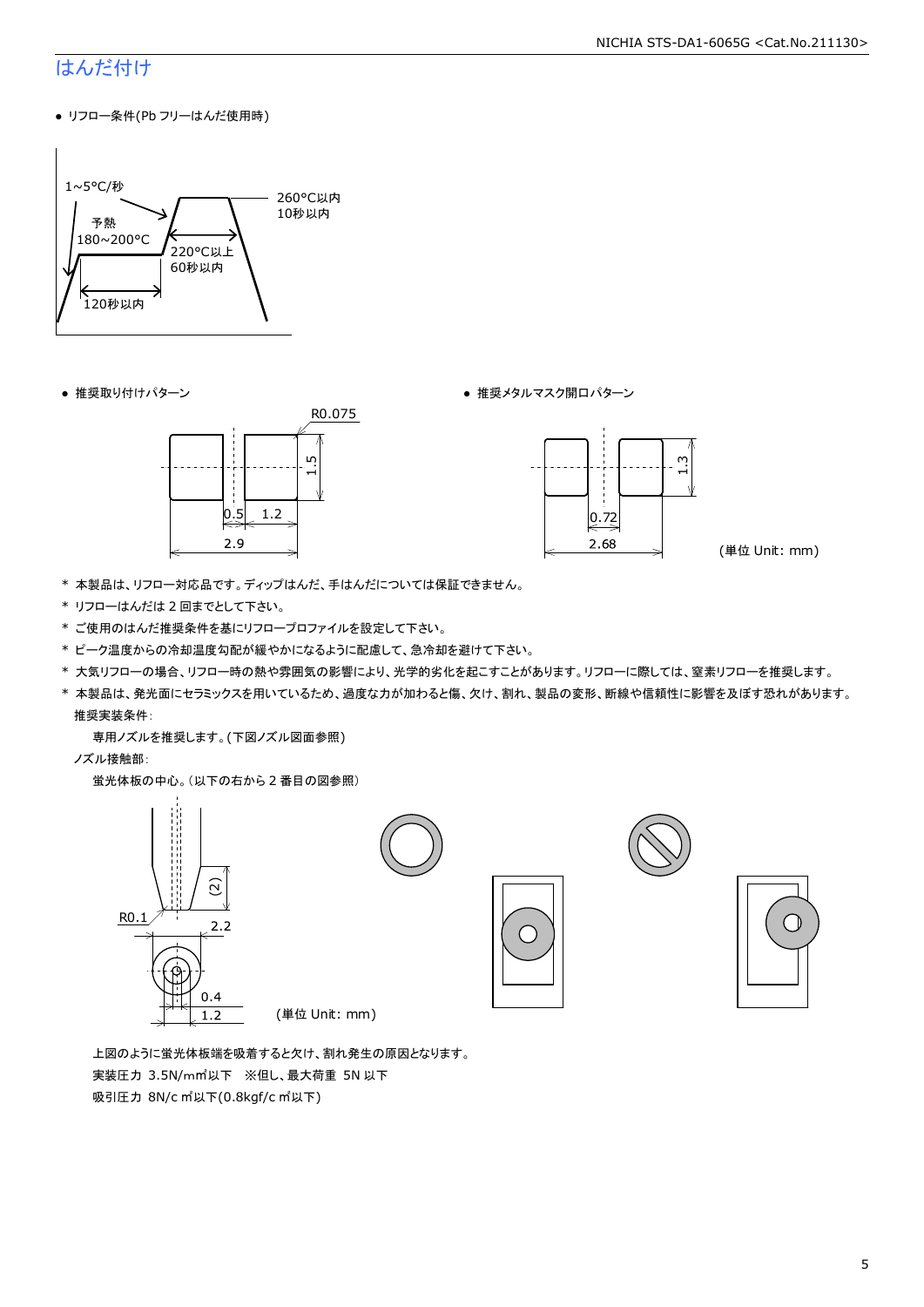- \* 基本的にはんだの取り付け後の修正は行わないで下さい。やむをえず修正する場合は、ホットプレートを使用して下さい。また、事前に修正による特性の 劣化のなきことを確認の上行って下さい。
- \* はんだ付け時、加熱された状態で LED にストレスを加えないで下さい。
- \* 実装機を使用する場合は、本製品にあった吸着ノズルを選定下さい。
- \* あくまで推奨ランドは LED を問題無く取り付けられるランドサイズとなっています。高密度実装などで実装精度が必要となる場合は、それに適したランド形 状を検討下さい。
- \* フラックスを使用する場合はノンハロゲンタイプを推奨します。また LED に直接フラックスがかかるような工程設計は行わないで下さい。
- \* 取り付けパターンに対して、はんだ種類及びはんだ塗布量が問題ないことを事前に確認して下さい。
- \* 電極パターンが全てパッケージの裏面にあるため、はんだ部が外観では確認できません。貴社にてはんだ条件を充分に確認の上でご使用下さい。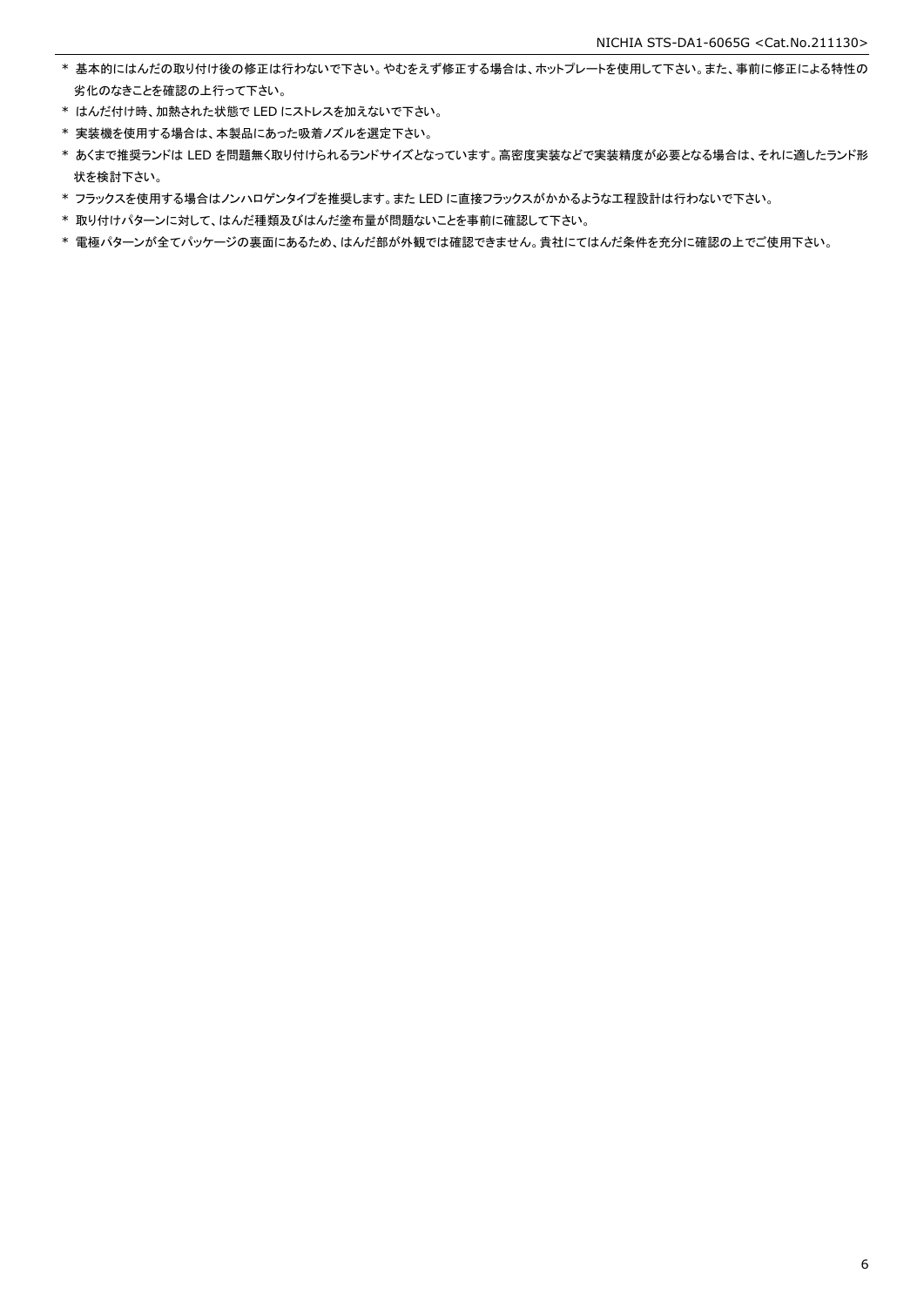### テーピング仕様

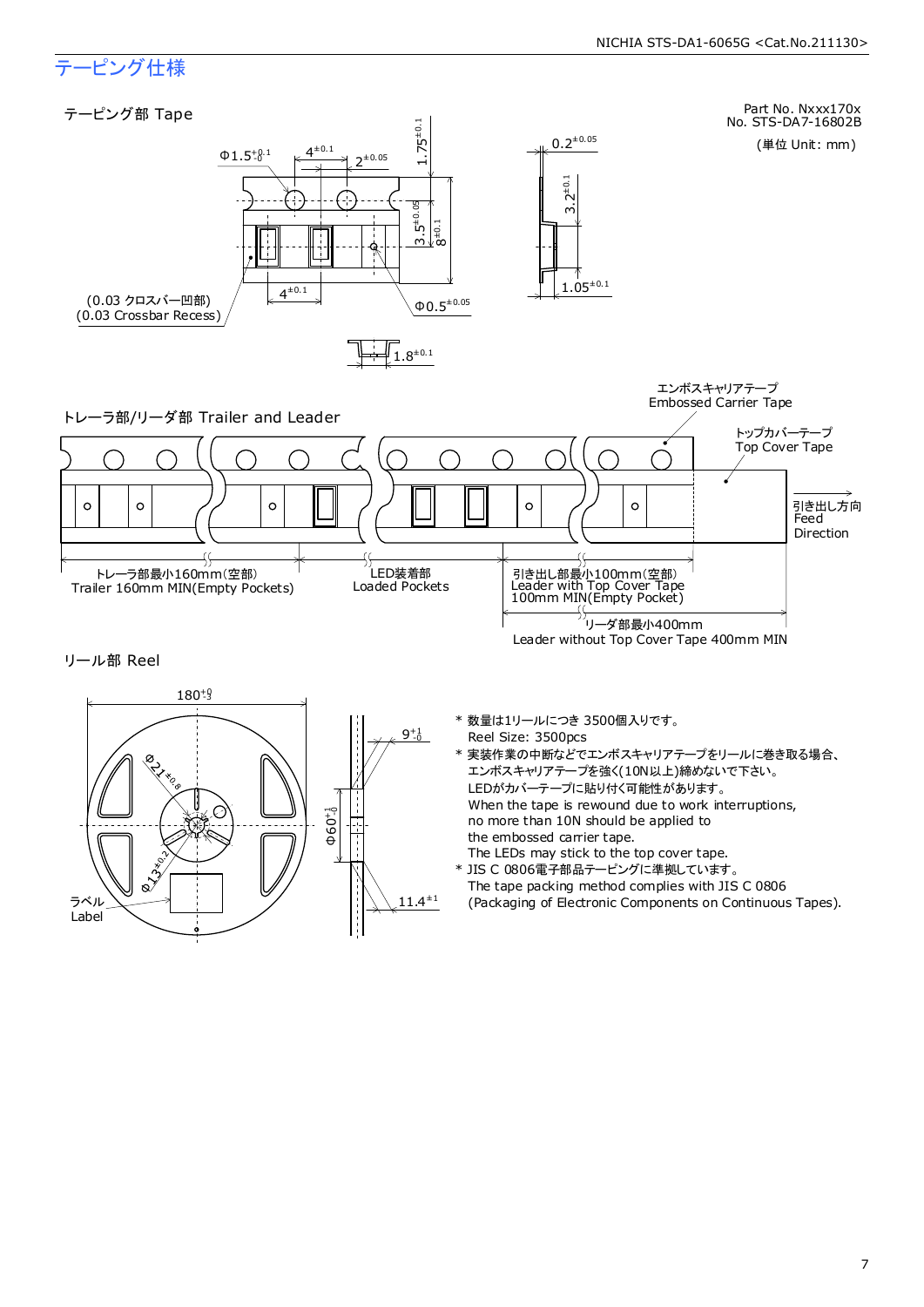### 梱包仕様

Reels are shipped with desiccants in heat-sealed moisture-proof bags. シリカゲルとともにリールをアルミ防湿袋に入れ、熱シールにより封をします。

No. STS-DA7-0006F Part No. Nxxxxxxx



Label ラベル  $\mathscr{D}$ NICHIA XXXX LED PART NO.: **Nxxxxxxx** \*\*\*\*\*\*\* LOT: YMxxxx-RRR QTY.: PCS<br>RoHS INAKA, ANAN, TOKUSHIMA, JA

Moisture-proof bags are packed in cardboard boxes with corrugated partitions. アルミ防湿袋を並べて入れ、ダンボールで仕切ります。





- 客先型名が設定されていない場合は空白です。 客先型名を\*\*\*\*\*\*\*で示します。 If not provided, it will not be indicated on the label. \*\*\*\*\*\*\* is the customer part number.
- For details, see "LOT NUMBERING CODE" in this document. ロット表記方法についてはロット番号の項を<br>参照して下さい。 \*
- The label does not have the RANK field for un-ranked products. ランク分けがない場合はランク表記はありません。 \*
- Products shipped on tape and reel are packed in a moisture-proof bag. They are shipped in cardboard boxes to protect them from external forces during transportation. 本製品はテーピングしたのち、輸送の衝撃から保護するためダンボールで梱包します。 \*
- Do not drop or expose the box to external forces as it may damage the products. 取り扱いに際して、落下させたり、強い衝撃を与えたりしますと、製品を損傷させる原因になりますので注意して下さい。 \*
- Do not expose to water. The box is not water-resistant. ダンボールには防水加工がされておりませんので、梱包箱が水に濡れないよう注意して下さい。 \*
- \* Using the original package material or equivalent in transit is recommended. 輸送、運搬に際して弊社よりの梱包状態あるいは同等の梱包を行って下さい。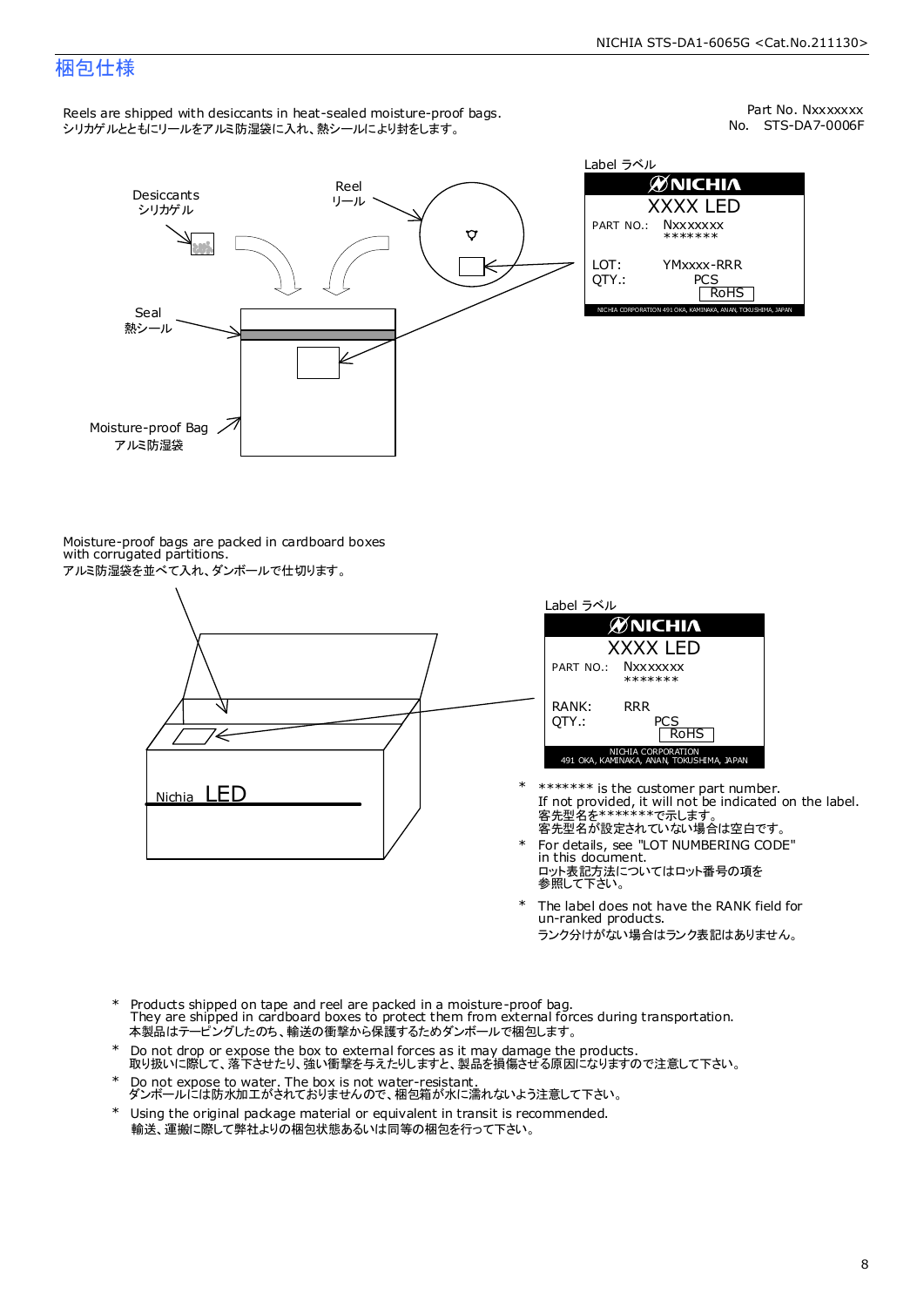### ロット番号

ロット番号は以下のように英数字で表記します。

- YMxxxx RRR
- Y 製造年

| 年    |     |
|------|-----|
| 2020 | Κ   |
| 2021 |     |
| 2022 | М   |
| 2023 | Ν   |
| 2024 | ( ) |
| 2025 | P   |

#### M - 製造月

| F          | M | F  | M |
|------------|---|----|---|
|            |   |    |   |
|            |   | 8  | 8 |
|            |   | q  |   |
|            |   | 10 | А |
|            | 5 | 11 | R |
| $\epsilon$ | 6 | 12 |   |

 xxxx-当社管理番号 RRR-色度ランク、光束ランク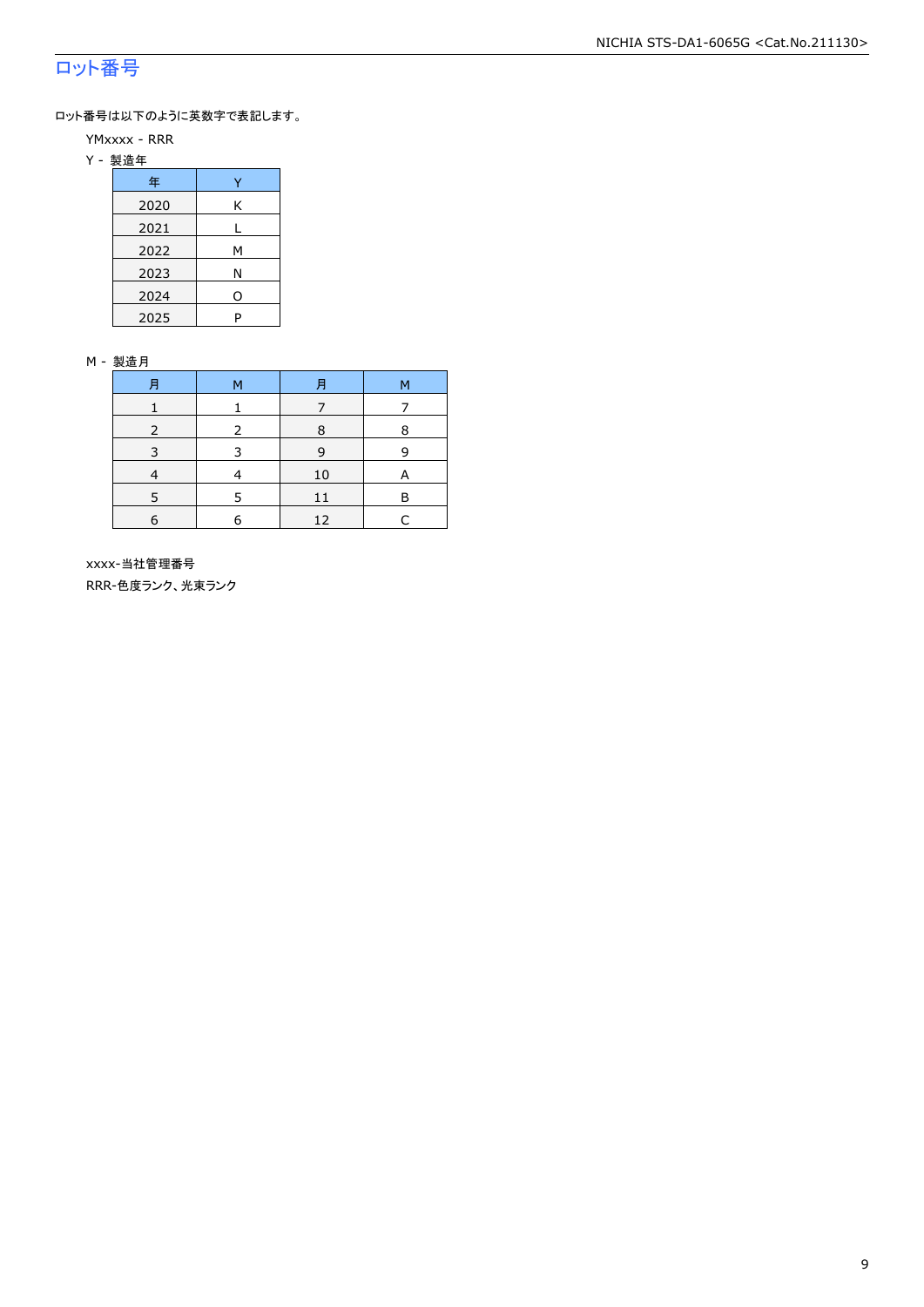### ディレーティング特性

Part No. NC2W170F No. STS-DA7-17460









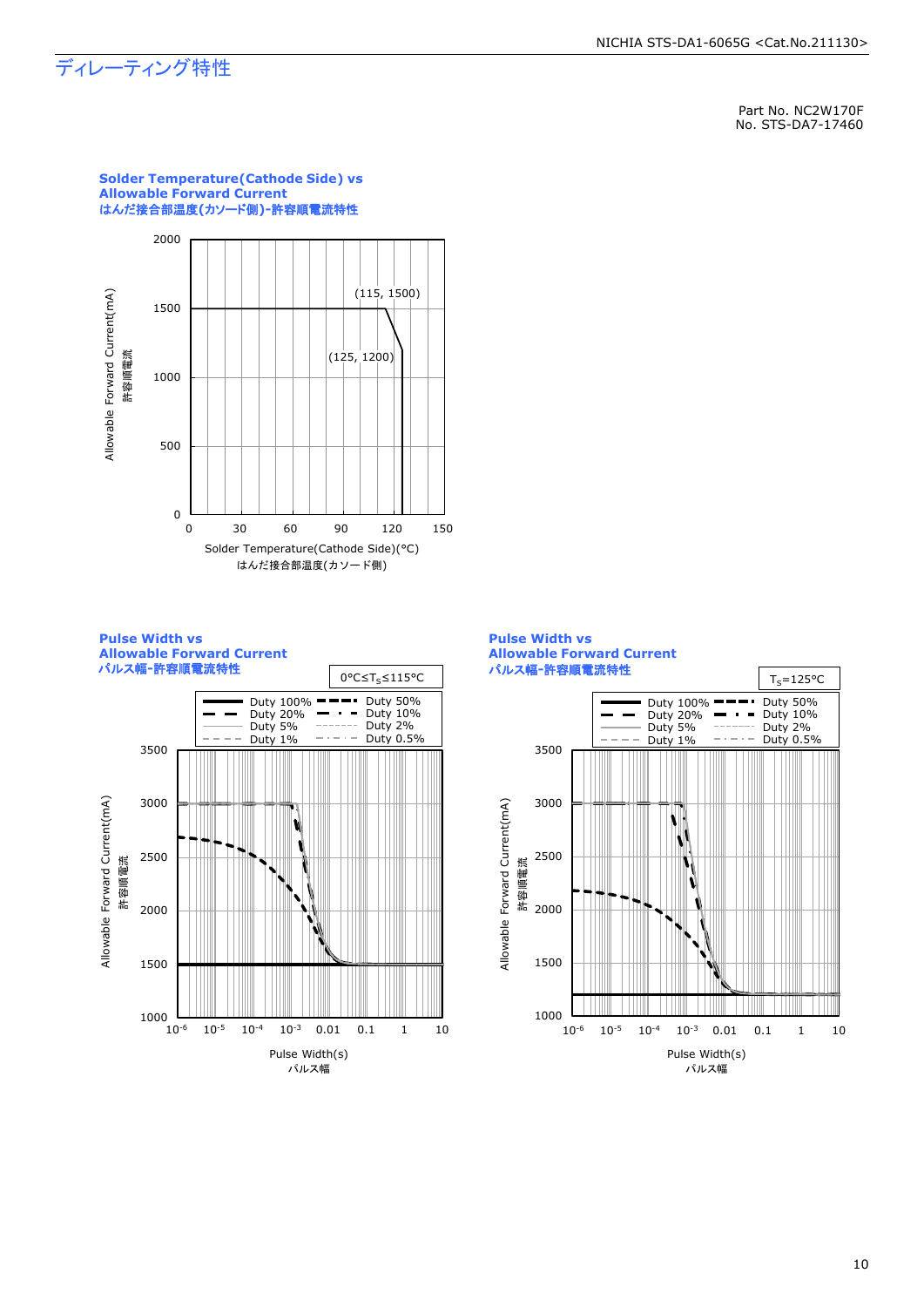### 光学特性

\* All characteristics shown are for reference only and are not guaranteed. 本特性は参考です。

Part No. NC2W170F No. STS-DA7-16744B

\* Characteristics measured in a continuous square wave pulse mode with a pulse width of 0.05msec and a duty cycle of 1%. パルス幅0.05msec、デューティー比1%の連続矩形波により測定しています。





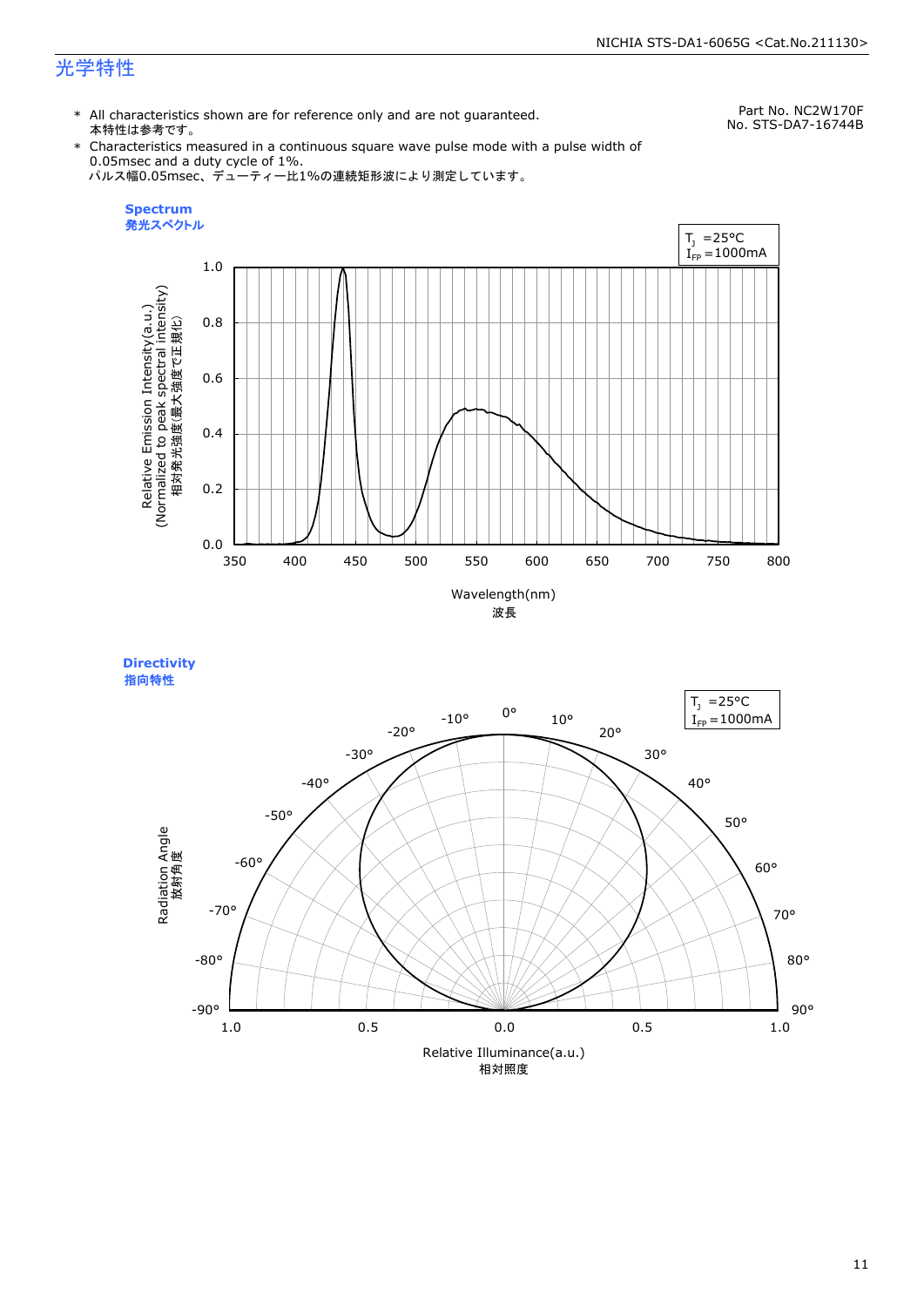### 電流温度特性

\* All characteristics shown are for reference only and are not guaranteed. 本特性は参考です。

Part No. NC2W170F No. STS-DA7-16745B

\* Characteristics measured in a continuous square wave pulse mode with a pulse width of 0.05msec and a duty cycle of 1%.

パルス幅0.05msec、デューティー比1%の連続矩形波により測定しています。





**Forward Current vs Relative Luminous Flux**



3.0 2.5 Relative Luminous Flux(a.u.)<br>(Normalized at I<sub>FP</sub>=1000mA) 相対光束(I<sub>FP</sub>=1000mAで正規化) 相対光束(IFP=1000mAで正規化)  $(100001$  at  $I_{\text{fp}}$  at  $I_{\text{F}}$  because  $\lambda$ Relative Luminous Flux(a.u.) 2.0 1.5 1.0 0.5 0.0 0 1000 2000 3000 4000 Forward Current(mA) 順電流

**Junction Temperature vs Relative Luminous Flux** ジャンクション温度**-**相対光束特性

Relative Luminous Flux(a.u.)

Relative Luminous Flux(a.u.)

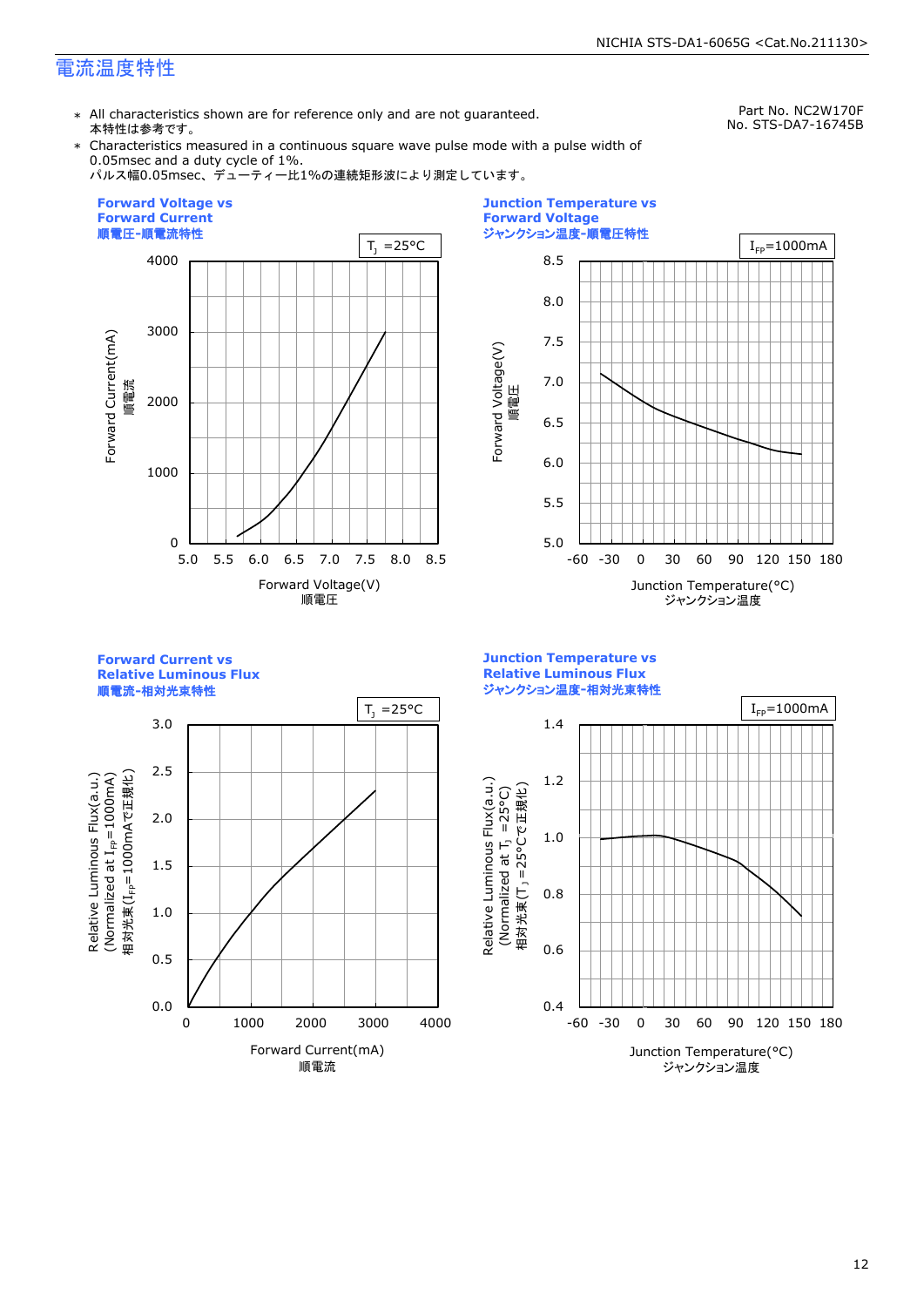### 電流温度特性

\* All characteristics shown are for reference only and are not guaranteed. 本特性は参考です。

Part No. NCxW170Fx No. STS-DA7-16746B

\* Characteristics measured in a continuous square wave pulse mode with a pulse width of 0.05msec and a duty cycle of 1%.





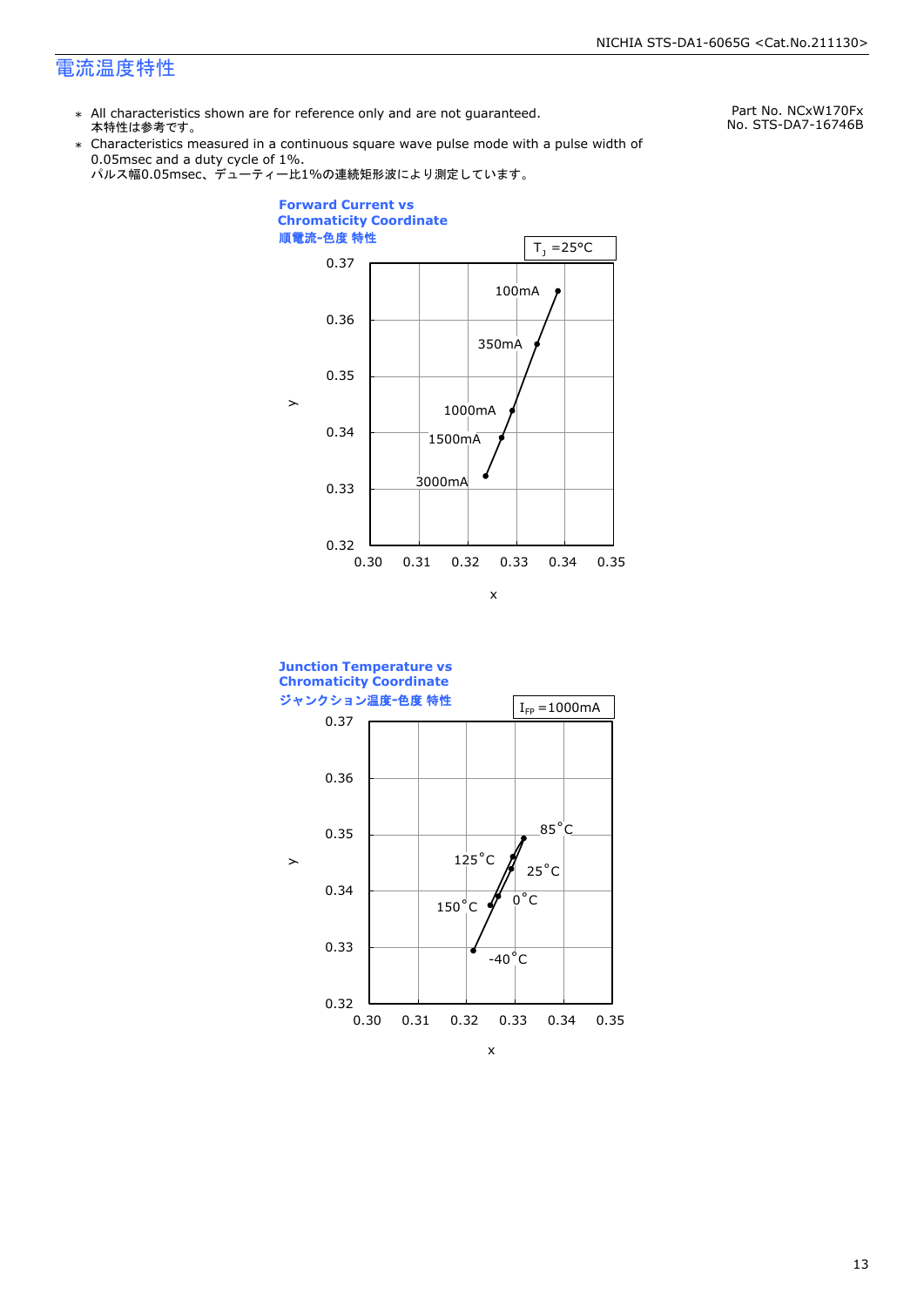### 信頼性

### (1) 試験項目と試験結果

| 試験項目                | 参照規格                            | 試験条件                                                                   | 試験時間      | 故障判定<br>基準 No. | 故障数/試験数 |
|---------------------|---------------------------------|------------------------------------------------------------------------|-----------|----------------|---------|
| はんだ耐熱性<br>(リフローはんだ) | <b>JEITA ED-4701</b><br>300 301 | T <sub>sld</sub> =260°C, 10 秒, 2 回<br>(前処理 85℃, 60%, 168 時間)           |           | #1             | 0/10    |
| はんだ付け性              | JEITA ED-4701<br>303 303A       | $T_{\text{std}} = 245 \pm 5^{\circ}$ C, 5 秒<br>鉛フリーはんだ(Sn-3.0Ag-0.5Cu) |           | #2             | 0/10    |
| 熱衝撃(気相)             |                                 | -40°C(15 分)~125°C(15 分)                                                | 1000 サイクル | #1             | 0/22    |
| 高温連続動作              |                                 | $T_A = 85^{\circ}$ C, I <sub>F</sub> =1200mA                           | 1000 時間   | #1             | 0/10    |
| 高温高湿点滅動作            |                                 | $T_A = 85^{\circ}$ C, RH = 85%<br>I <sub>F</sub> =1200mA(30 分 ON/OFF)  | 1000 時間   | #1             | 0/10    |
| 静雷破壊                | ANSI/ESDA/<br>JEDEC JS-001      | HBM, 8kV, 1.5kΩ, 100pF, 順逆 1 回                                         |           | #1             | 0/10    |

注記:

1) 熱抵抗 RθJA≈8℃/W

2) 測定は LED が常温に戻ってから行います。

### (2) 故障判定基準

| 基準 No. | 項目                  | 条件              | 判定基準            |
|--------|---------------------|-----------------|-----------------|
|        |                     |                 | <初期値×0.9        |
|        | 順電圧(VF)             | $I_F = 1000$ mA | >初期値×1.1        |
| #1     |                     |                 | <初期値×0.8        |
|        | 光束(Φ <sub>ν</sub> ) | $I_F = 1000$ mA | >初期値×1.2        |
| #2     | はんだぬれ性              | -               | はんだぬれ面積率が 95%未満 |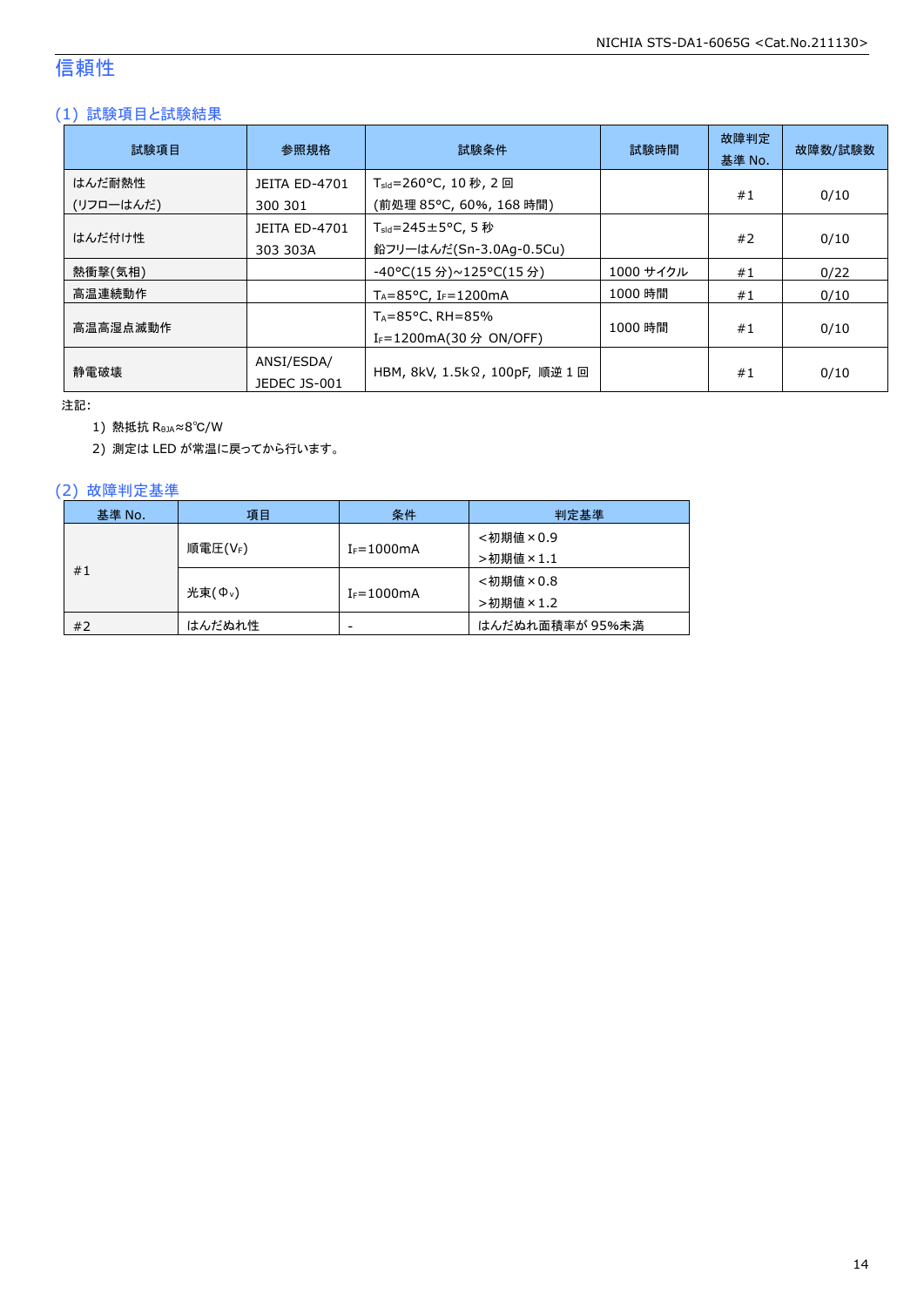### 注意事項

#### (1) 保管

| 条件 |           | 温度                     | 湿度          | 期間              |
|----|-----------|------------------------|-------------|-----------------|
|    | アルミ防湿袋開封前 | $30^{\circ}$ C<br>以下   | 90%RH<br>以下 | ∛入日より1年以内<br>納. |
| 保管 | アルミ防湿袋開封後 | $30^{\circ}$ C<br>. 以下 | 70%RH<br>以下 | 年以内             |

● 本製品は、MSL2 に相当します。MSL については IPC/JEDEC STD-020 をご確認下さい。

- 本製品は、パッケージに吸収された水分がはんだ付け時の熱で気化膨張することにより、界面の剥離が発生し光学的劣化を起こす可能性があります。そ のためお客様にて実装するまでの、吸湿量を最小限に抑えるため防湿梱包を実施しております。アルミ防湿袋に入っているシリカゲルは吸湿が進むと青 色から赤色へ変色します。
- アルミ防湿袋を開封後は上記の条件を越えないようにはんだ付けを完了下さい。万一未使用の LED が残った場合は、シリカゲル入り密閉容器等で保管 下さい。なお当社防湿袋に戻し、再封印することを推奨します。
- 電極部分は、金メッキが施されております。腐食性ガス等を含む雰囲気にさらされますと、メッキ表面が変質し、はんだ付け性に問題が生じる事がありま す。保管時は密閉容器等で保管して下さい。なお当社防湿袋に戻し、再封印することを推奨します。
- 実機に使用する部材(パッキン、接着剤など)については、メッキ表面への影響を考慮して、硫黄成分を含有しているものの使用を避けて下さい。メッキの 表面異常は、導通・接続不良に繋がる可能性があります。また、パッキンを使用する場合は、シリコーンゴム材質のものを推奨します。その際、低分子量 のシロキサンによる機器の接点不良に注意して下さい。
- 急激な温度変化のある場所では、結露が起こりますので温度変化の少ない場所に保管して下さい。
- 埃の多い環境での保管は避けて下さい。
- 直射日光や室温を超えるような環境に長期間さらさないで下さい。

#### (2) 使用方法

● LED 毎に絶対最大定格を超えないように回路設計を行って下さい。LED 毎に定電流駆動することを推奨致します。また定電圧駆動する場合は、(A)の回 路は LED の順電圧の影響により LED に流れる電流がばらつく可能性がありますので、(B)の回路を推奨します。



- 本製品は、順方向電流駆動でご使用下さい。また、非点灯時には順逆とも電圧がかからないように配慮下さい。特に逆電圧が連続的に加わる状態は、マ イグレーションを発生させる可能性があり、素子にダメージを与える場合がありますので避けて下さい。長時間使用しない場合は、安全のために必ず主電 源スイッチを切って下さい。
- 本製品は LED の諸特性が安定する定格電流の 10%以上でご使用されることを推奨します。
- 雷サージなどの過電圧が LED に加わらないようにして下さい。
- 屋外で使用される場合は、十分な防水対策、湿度対策、塩害対策を施してご使用下さい。

#### (3) 取り扱い上の注意

- 素手で本製品を取り扱わないで下さい。表面が汚れ、光学特性に影響を及ぼすことがあります。また場合によっては、製品の変形や断線が起こり、不灯 の原因になることがあります。
- ピンセットで本製品を取り扱う場合は、製品へ過度な圧力を掛けないようにして下さい。樹脂部の傷、欠け、剥がれ、製品の変形や断線が起こり、不灯の 原因となります。
- 本製品を落下させてしまった場合には、製品の変形などが発生することがありますのでご注意下さい。
- 本製品の実装後に基板は積み重ねしないで下さい。実装した基板を重ねると、基板が樹脂部に衝撃を与え樹脂部の傷、欠け、剥がれ、変形・断線、LED 剥がれが発生し、不灯の原因になります。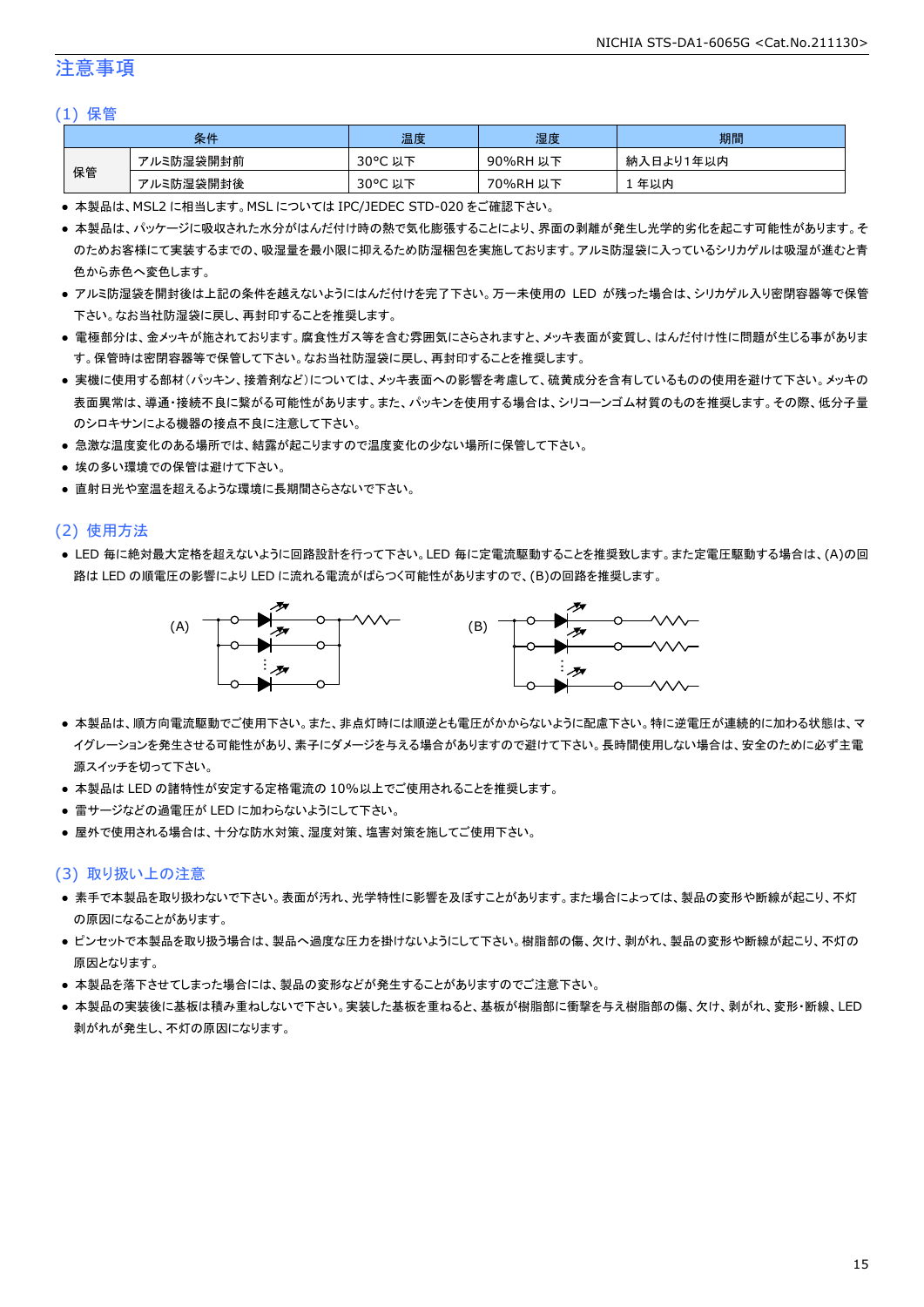#### (4) 設計上の注意

- LED を基板にはんだ付けした後の基板分割工程などで基板が曲がると、パッケージ割れが発生することがありますので基板のたわみやねじりに対して極 力ストレスの加わらないような LED 配置にして下さい。
- 基板分割部では LED の取り付け位置によって機械的ストレスが変化しますので、最もストレスが加わらないような位置に配置して下さい。
- 基板分割時は、手割りを避け、専用治具にて行って下さい。
- LED 周辺で使用する部材(筐体、パッキン、接着剤、2 次レンズ、レンズカバー、グリスなど)から放出された揮発性有機化合物は、LED の発光面を透過す る可能性があります。特に密閉に近い状態では、これらの揮発性有機化合物が熱や光子エネルギーにさらされると変色が起こり LED の光出力が大幅に 低下したり、色ずれが発生する可能性があります。また、空気の循環をよくすることで、光出力の低下や色ズレが改善されることがあります。予め実機点灯 試験による光学評価で異常なきことの確認をお願いします。
- はんだ種類や基板仕様の組み合わせ等によっては、使用時の熱ストレスによりはんだクラックが発生する恐れがあります。基板仕様は、基材や絶縁層の 種類、製品取り付けパターンのデザインなど、多数の組み合わせがあるため、事前検証を想定している最終製品にて行ってください。
- 金属ベース基板を使用する際には事前検証を十分行って下さい。使用時の熱ストレスによりはんだクラックが発生する恐れがあります。金属ベース基板 の絶縁層は、低弾性絶縁層を推奨します。
- 基板の製品取り付けパターン部及び製品直下部には、ソルダーレジストがかからない構造(下図参照、 Non Solder Mask Defined パッド(以下 NSMD))を推奨します。



#### (5) 静電気に対する取り扱い

● 本製品は静電気やサージ電圧に敏感で、素子の損傷や信頼性低下を起こすことがあります。取り扱いに際しては、以下の例を参考に静電気対策を十分 行って下さい。

 リストストラップ、導電性衣類、導電靴、導電性床材等による電荷の除去 作業区域内の装置、治具等の接地による電荷の除去

導電性材料による作業台、保管棚等の設置

- 使用機器、治具、装置類や作業区域内は適切に接地をして下さい。また、実装される機器等についてもサージ対策の実施を推奨します。
- 治具、装置類にガラスやプラスチックなどの絶縁体を使用される場合は以下の例を参考に対策を十分行って下さい。

 導電性材料による導電化 加湿による帯電防止

除電器(イオナイザ)による電荷の中和

- 本製品を機器に実装後、特性検査をする際には、静電気による損傷の有無も併せて確認して頂くようお願いします。電流を下げて(1mA 以下推奨)順電 圧検査又は発光検査を実施することで、損傷の有無は検出できます。
- 損傷した LED には、順方向の立ち上がり電圧が低下する、低電流で発光しなくなる等の異常が現れます。 不合格判定基準: (VF<4.0V at IF=0.5mA)

#### (6) 熱の発生

- 本製品をご使用の際は、熱の発生を考慮して下さい。通電時の素子の温度上昇は、実装する基板の熱抵抗や本製品の集合状態により変化します。熱の 集中を避け、本製品周囲の環境条件により最大ジャンクション温度(TJ)を超えることがないよう配慮下さい。
- 本製品周囲の温度条件(TA)により使用電流を決め放熱等の処理を施して下さい。